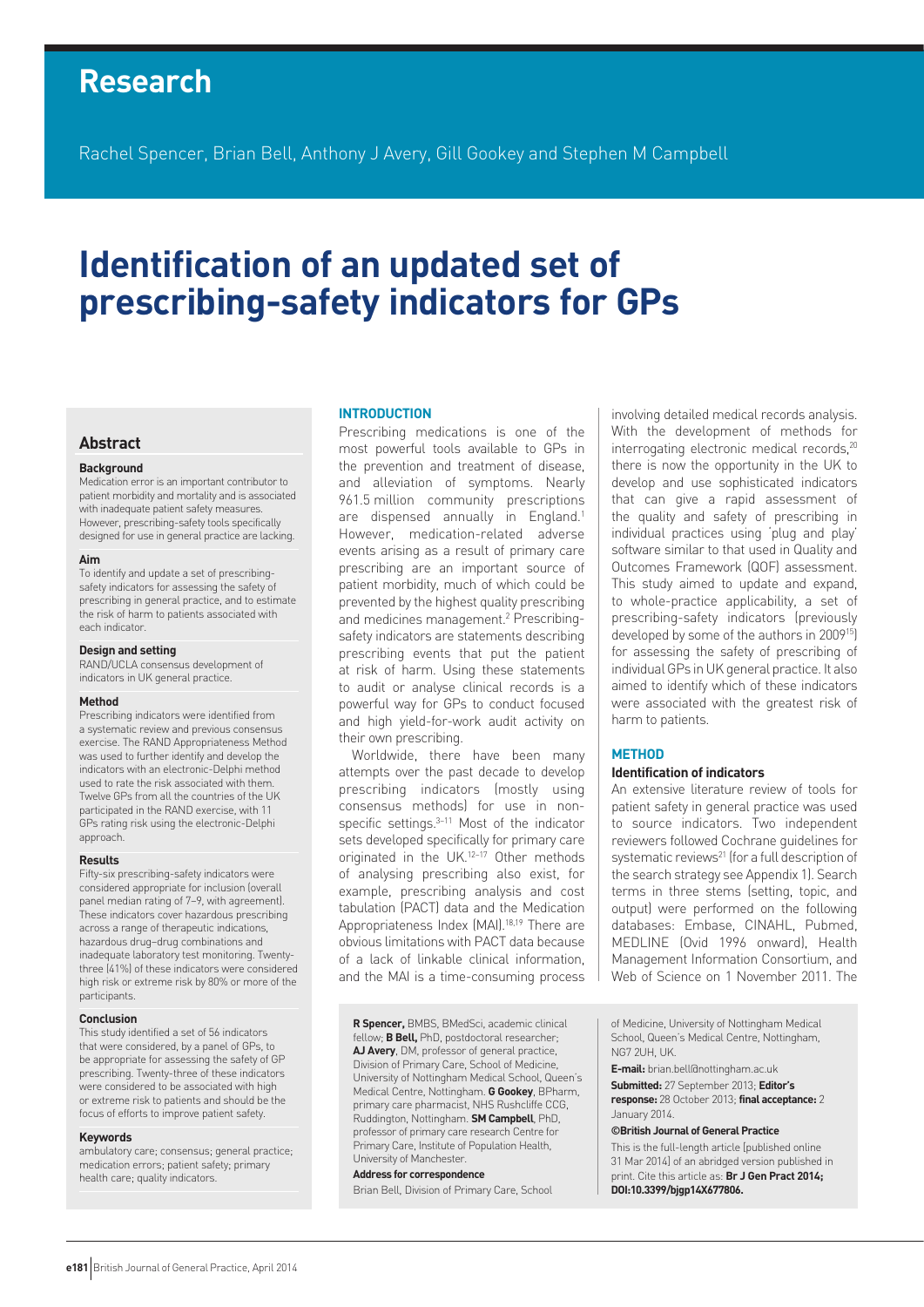# **How this fits in**

GPs have a very important role in improving patient safety by carefully prescribing and monitoring patients' medicines. Nevertheless, many patients are put at risk, and some are harmed, as a result of hazardous prescribing in general practice. Assessing the safety of prescribing by GPs is an important feature of patient safety measures. This study updates the prescribing-safety indicators developed by the authors in 2009 for the Royal College of General Practitioners, and identifies which of these indicators are most likely to lead to harm to patients.

output was too heterogeneous to apply meta-analysis techniques, so the study considered individual indicators using the following process. First, potential indicators that described a pattern of prescribing that could be hazardous and may put patients at risk of harm were identified and then the exclusion criteria shown in Box 1 were applied. New indicators found in the systematic review process were added to an existing set of 34 indicators published by the authors.<sup>15</sup> The literature was re-reviewed particularly to identify new indicators published since 2009.

The indicators developed in this project were derived mostly from existing sources because of the considerable amount of work that has been done on prescribingsafety indicators in other countries and other settings. In addition to the sources for the Royal College of General Practitioners (RCGP) indicators,3–5 a number of new key papers were found that were previously unknown to the authors (Table 1). $6-11,17$  Over 600 prescribing indicators were reviewed against the inclusion and exclusion criteria, and against attributes of good indicators, including importance, validity, and feasibility of data collection using electronic health records. After removing duplicates, 34 original RCGP indicators and 37 new indicators were considered suitable for

inclusion in round 1 of the subsequent consensus technique.

There are various reasons why few candidate indicators were chosen from some of the sources. For example, many indicators from the Screening Tool of Older Person's Prescriptions<sup>5</sup> relate more to the appropriateness of prescribing than to safety. The Beers criteria<sup>3</sup> relate more to US prescribing during the 1990s than they do to the current UK situation. Reasons for not selecting more indicators from new sources are listed in Table 1. Grey literature from patient safety organisations, such as the National Patient Safety Agency and the Agency for Healthcare Research and Quality, and targets from sources, such as the QOF and the National Service Framework for Older People, were also examined for potential indicators.

#### **Defining the indicators and evidence base**

Electronic searches of the literature were conducted and respected reference sources, such as the British National Formulary,<sup>22</sup> Stockley's Drug Interactions,<sup>23</sup> and *Martindale<sup>24</sup>* were drawn on. The supporting evidence base was summarised by a clinical pharmacist as a synopsis for each of the potential indicators and was also used to inform the rewording of indicators, or in some cases, generate new indicators. In most cases, indicators were defined according to the wording used in previously published studies and reports but, in some instances, this was altered either to make the indicators more relevant to UK general practice or to give more specific detail regarding the drugs and conditions covered. For eight of the new indicators, one or more variations in the text were produced; this resulted in a total of 48 indicator statements for the 37 indicators. As an example (see next page), the original indicators (a) and (b) (drawn from Guthrie et al's<sup>17</sup> and Zhan et al's<sup>10</sup> indicators) were presented to the panel as the two original statements and also in a format suggested by the research team (c). The panel eventually refined the indicator to version (d), which achieved consensus.

# **Box 1. Inclusion and exclusion criteria**

#### **Inclusion criterion**

1. The indicator describes a pattern of prescribing that is potentially hazardous and may put patients at risk of harm.

#### **Exclusion criteria**

- The indicator describes a pattern of prescribing that is so unusual in UK general practice that the yield is likely to be too low to justify inclusion in the indicators set.
- 2. Extraction of data required for the indicator (from general practice electronic health records) is unlikely to be feasible.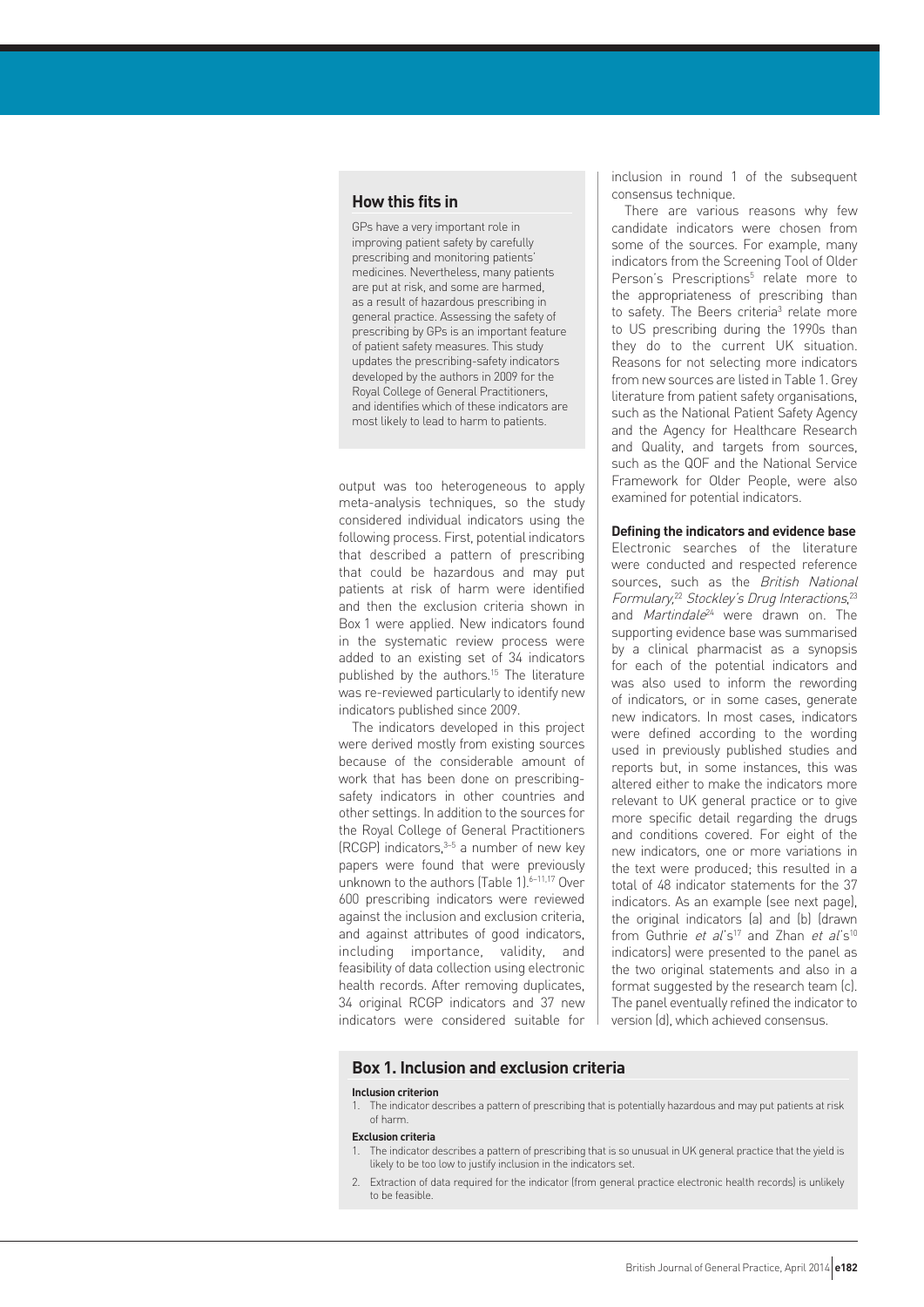# **Table 1. Source descriptors of indicators**

| Source (by age of<br>publication, most<br>recent first)                                                                           | <b>Indicators</b><br>reviewed<br>from source | <b>Indicators</b><br>used in round 1<br>of the consensus process                  | <b>Source details</b>                                                                                                                               | <b>Relevance to</b><br>prescribing<br>safety indicators                                                    |
|-----------------------------------------------------------------------------------------------------------------------------------|----------------------------------------------|-----------------------------------------------------------------------------------|-----------------------------------------------------------------------------------------------------------------------------------------------------|------------------------------------------------------------------------------------------------------------|
| PINCER trial: <sup>16</sup><br>cluster randomised<br>pharmacist intervention trial                                                | 11                                           | 6                                                                                 | Outcome measures<br>of the trial used as<br>indicators                                                                                              | Used to inform<br>the 2009 RCGP<br>indicators                                                              |
| Guthrie et al: <sup>17</sup><br>Scottish general practice<br>prevalence of<br>inappropriate prescribing<br>to vulnerable patients | 15                                           | 12 (some crossover<br>with other<br>sources                                       | New paper published<br>since the RCGP<br>indicator set was<br>developed, indicators<br>taken from consensus                                         | All were considered<br>related to safety<br>but some overlapped<br>with the 2009<br><b>RCGP</b> indicators |
| Wessel et $aI^{6}$<br>prevalence of prescribing<br>and monitoring errors                                                          | 30                                           | 11 (some crossover<br>with other<br>sources                                       | Data from US GP<br>patients, indicators<br>developed by the<br>research team                                                                        | Some drug-disease<br>combinations<br>represented quality<br>rather than safety                             |
| NORGEP:7<br>potentially inappropriate<br>prescriptions for older people                                                           | 36                                           | 5 fall of these were<br>also found in other<br>sources                            | Based on Norwegian<br>consensus panel                                                                                                               | Many drugs are<br>not relevant to the<br>UK or are no<br>longer prescribed                                 |
| STOPP/START:5<br>Irish prescribing indicators                                                                                     | 65                                           | 27                                                                                | Many relate to<br>appropriateness rather<br>than safety                                                                                             | Used to inform<br>the 2009 RCGP<br>indicators                                                              |
| Basger et al: <sup>8</sup><br>Prescribing Indicators<br>Tool for Elderly<br><b>Australians</b>                                    | 48                                           | 4 fall of these<br>were also found in<br>other sources)                           | Based on the most<br>commonly prescribed<br>drugs to Australians<br>aged >65 years                                                                  | Many indicators reflect<br>quality, especially<br>secondary prevention<br>of cardiovascular disease        |
| Raebel et al:9<br>laboratory safety<br>monitoring in<br>ambulatory patients                                                       | 9                                            | 3 (some crossover<br>with other sources)                                          | Computerised tool<br>used on US GP<br>records                                                                                                       | Some recommendations<br>were considered to<br>have too little evidence<br>in their favour                  |
| Zhan et al:10<br>Potentially harmful<br>drug-drug and drug-disease<br>combinations                                                | 56                                           | No formal indicators<br>but 3 co-prescribing<br>statements related<br>to warfarin | Data from elderly<br>US outpatients,<br>indicators from<br>consensus                                                                                | Many drug-disease<br>combinations<br>represented quality<br>rather than safety                             |
| $PDRM:$ <sup>14</sup><br>Manchester indicators<br>on preventable<br>drug-related morbidity                                        | 29                                           | 4                                                                                 | Successfully tested<br>in English GP<br>surgeries                                                                                                   | Used to inform<br>the 2009 RCGP<br>indicators                                                              |
| Beers 2003 update:3<br>US indicators of<br>prescribing safety<br>in older people                                                  | 89                                           | 20                                                                                | Although updated<br>again in 2012 these<br>indicators are US-specific<br>and many cover<br>situations not felt to be of<br>high clinical importance | Used to inform<br>the 2009 RCGP<br>indicators                                                              |
| ACOVE:4<br>Assessing Care of<br>Vulnerable Elders                                                                                 | 217                                          | $\overline{2}$                                                                    | Many process measures,<br>minority related to<br>safety                                                                                             | Used to inform<br>the 2009 RCGP<br>indicators                                                              |
| McLeod et al: <sup>11</sup><br>defining inappropriate<br>prescribing practices<br>for older people                                | 71                                           | 6 (all of these were<br>also found in<br>other sources)                           | Canadian consensus<br>process dating from<br>1997                                                                                                   | Many indicators were<br>outdated (new<br>pharmacological<br>evidence)                                      |

- a. Tricyclic prescribed to a patient with heart failure.
- b. Tricyclic prescribed to a patient with an arrhythmia, heart block or postural hypotension.
- c. Amitriptyline at dose >75 mg prescribed to a patient with the above cardiac problems.
- d. Amitriptyline at dose >75 mg prescribed to a patient with heart failure, arrhythmia, heart block or postural hypotension.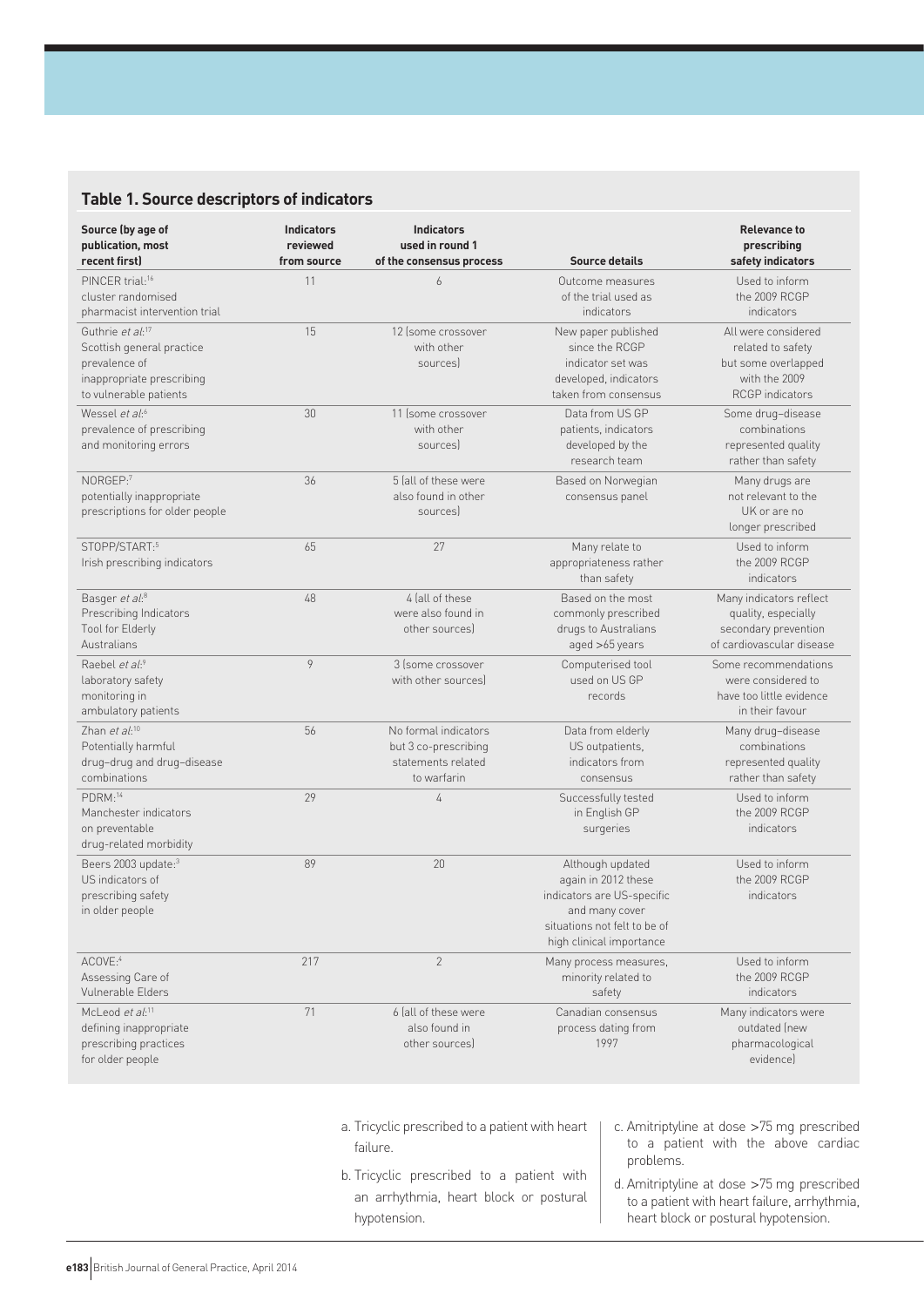#### **Consensus process**

The RAND Appropriateness Method, which is an established approach for the development of health indicators, $25-28$ was used to select the most appropriate indicators. This method seeks to combine scientific evidence with the collective judgement of experts: a consensus opinion is derived from a group, with individual opinions aggregated. An attempt was made to re-recruit the 12 panel members who met and agreed on the 2009 RCGP indicators<sup>15</sup> to achieve consistency in reconsidering previously published indicators for a new purpose. Nine members of the original panel participated and were joined by three local GPs recruited from the Vale of Trent Faculty of the RCGP. The following factors were taken into account when selecting panellists: professional background (practising GPs), employment status (a range of different types of GP, such as, partners, salaried, and so on), sex, geographic location (GPs represented each of the four countries of the UK), and professional roles (some GPs with experience of working as appraisers and/ or assessors of GPs). It was estimated that each member of the panel committed at least 3 days of work to the consensusbuilding exercise; they were partially reimbursed for their time. A further exercise was also conducted to assess the risk to patients associated with the indicators that were selected by the RAND panel (two additional GPs with expertise in prescribing who were used to replace two panellists who unfortunately could not participate in this later exercise).

#### **Data analysis**

This study adhered to the RAND Appropriateness Method<sup>25</sup> by conducting a two-round consensus process. In round 1, which was conducted by email in July 2012, panel members were asked to consider each indicator on its own merits using the summarised evidence for each as well as their own experience as practitioners. Panellists were asked to consider separately the suitability of each indicator for assessing the safety of individual prescribers and for assessing the safety of the practice as a whole. In round 2, panellists met for a 1-day face-to-face meeting in July 2012, where under the chairmanship of two moderators (one with extensive experience in RAND panel methodology), they discussed each indicator in turn as a group and then re-rated the indicators on individual rating sheets. These round-2 rating sheets included the panellist's own

rating on round 1, and for comparison, presented the frequency distribution of ratings of all panellists (anonymised) and the overall panel median rating. During round 2, panellists also had the option to propose alternative wording for indicators, which they would then refine by consensus decision. In both rounds, panellists were asked to rate each indicator on a ninepoint scale. A rating of 1 meant that it would be extremely inappropriate to use the indicator, whereas a rating of 9 meant its use would be extremely appropriate. The overall panel median ratings were as follows: 1–3: inappropriate; 4–6: equivocal, or unsure of appropriateness; and 7–9: appropriate. The level of consensus within the panel for each scale for each indicator was also calculated. Agreement signified that no more than 20% of panellists' ratings were outside the same 3-point region (that is, 1–3, 4–6, 7–9) as the observed median (that is, for a 12-person panel no more than two ratings outside this 3-point region). This method was identical to the one used in the authors' previously published research.15 Results are presented for the final (round 2) ratings only.

A subsequent Delphi methodology exercise asked the panellists to rate the potential harm to patients and the likelihood of hazardous prescribing for those indicators that had been considered appropriate by the RAND panel. A single round was conducted by email. Harm was rated on a 5-point scale that ranged from 1 (insignificant) to 5 (catastrophic); likelihood was rated on a 5-point scale that ranged from 1 (rare) to 5 (almost certain). Panellists were asked to use the information provided in a background document and their own experience as clinicians to rate the indicators. They were also provided with information on how commonly the drugs were prescribed in England in 2011 (prescriptions dispensed per 1000 patients). Panellists were invited to provide comments, but were asked to rate the indicators as they were written. Harm and likelihood scores from each panellist were multiplied to put each indicator into one of four risk categories.<sup>29</sup> The risk categories were: 1–3 (low risk), 4–6 (moderate risk), 8–12 (high risk), and 15–25 (extreme risk). Indicators were considered high or extreme risk when the median risk category for that item was high or extreme and 80% or more of the participant scores were in the same risk category as the median.

#### **RESULTS**

Figure 1 shows the steps taken in arriving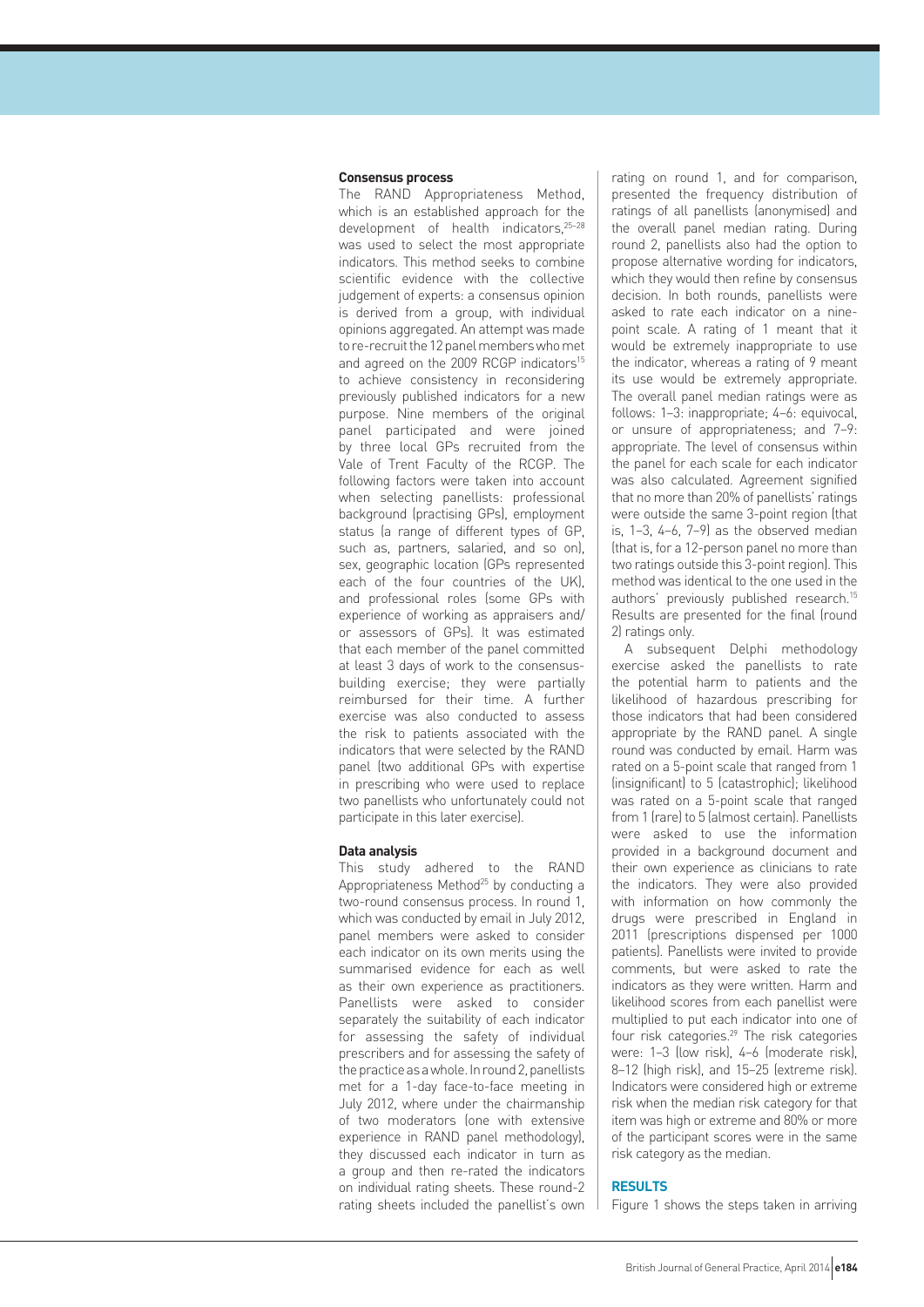

**Figure 1. Number of indicators at each step of the consensus process.**

at the final set of indicators and the criteria that were applied to select the indicators at each step. One hundred indicators were considered in round 2 of the exercise but two of these were removed because of unnecessary duplication; the results from the rating exercise are available from the authors on request. A total of 42 indicators were not included in the set; of these, 11 indicators were given a panel median rating of 1–3, 25 were given a rating of 4–6, and 6 achieved a median of 7–9, but there was a lack of consensus among the raters (as defined above). Therefore, 56 prescribing safety indicators were included in the final set as they were considered appropriate for assessing the safety of prescribing of individual GPs and/or general practices (overall panel median rating of 7–9, with agreement). These indicators are shown in Table 2 (further details are available

from the authors). All but three of these indicators were considered appropriate for assessing the safety of individual GPs and general practices. Of the 56 indicators considered appropriate, five were suggested by the panel in round 2. Thirty-one of the 34 existing RCGP indicators were ratified for inclusion; the remaining 25 indicators were newly sourced.

Of the 56 indicators in Table 2, 19 were in the high risk category and four were in the extreme risk category, with 80% or more of the participants rating these items as either high risk or extreme risk. High risk and extreme risk indicators are fairly evenly distributed across the major categories. The median harm, likelihood, and risk scores for all 56 indicators and the percentage of responders who provided a score in the same risk category as the median are available from the authors on request.

#### **DISCUSSION Summary**

Fifty-six prescribing-safety indicators were identified as appropriate for use in general practice. Violation of any of these indicators suggests a potential patient safety problem. These indicators covered hazardous prescribing across a range of therapeutic indications, hazardous drug–drug combinations, and inadequate laboratory test monitoring. Twenty-three of these indicators posed a high or extreme risk of harm to the patient.

# **Strengths and limitations**

The strengths of this study include the wide range of sources and use of a formal literature review to identify prescribingsafety indicators. A large number of indicators (over 600) were reviewed and each indicator was presented to the panel accompanied by an evidence-based summary written by a clinical pharmacist. To construct the evidence-based summaries electronic searches of the literature were conducted and respected reference sources were drawn on.22–24 This study also adhered to a validated systematic consensus method for developing appropriateness scenarios. Consistency in ratings was achieved by successfully recruiting most (9 out of 12) of the panel members who had originally rated the 2009 RCGP indicators.15 There was also overlap (9 out of 11) between the panel members who provided the risk ratings and those who participated in the RAND exercise. In general, the method appears to be highly reliable as 31 of the 34 indicators that were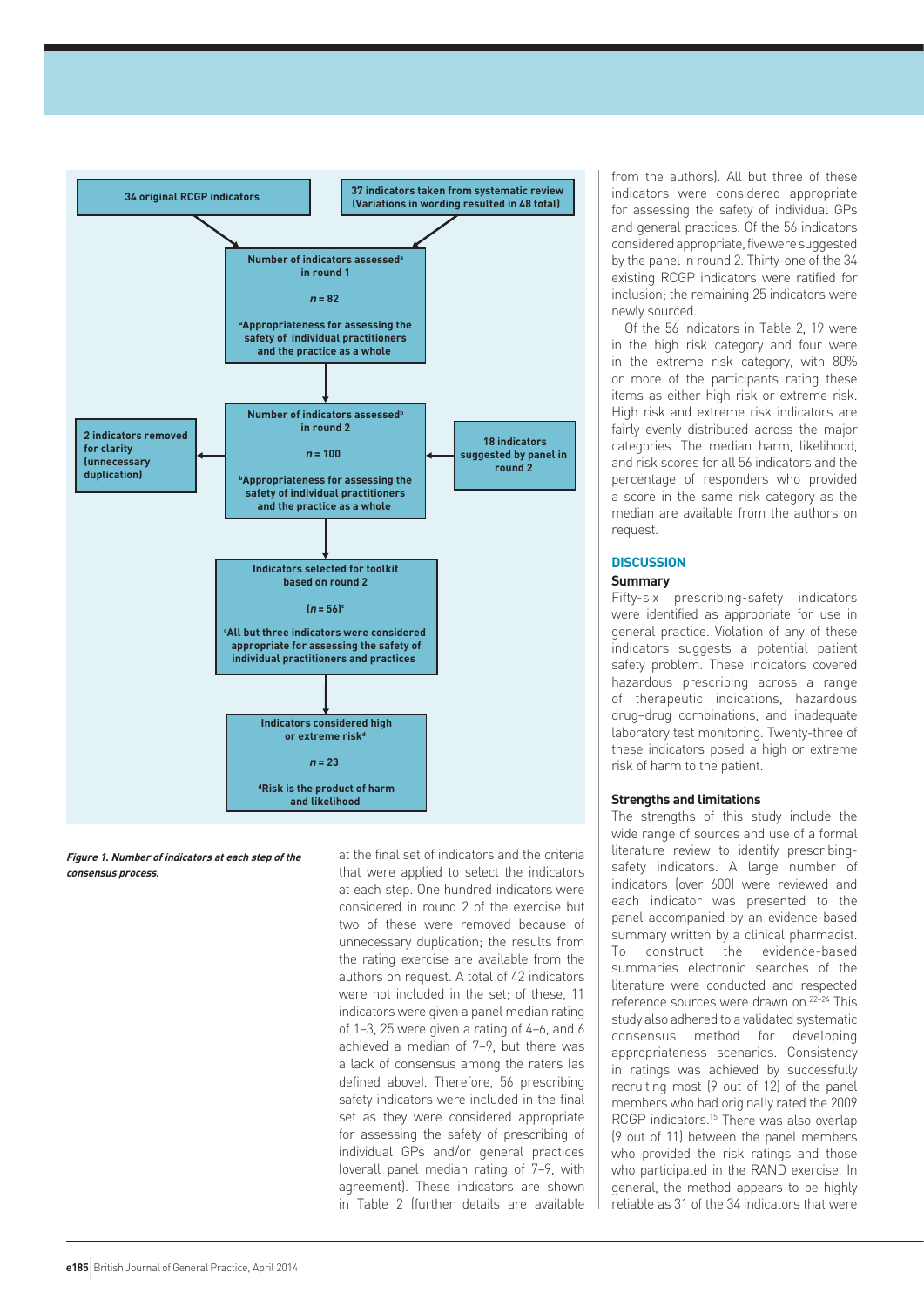# **Table 2. Indicators rated as appropriate for assessing the safety of prescribing in general practice**

| <b>Indicator</b>                                                                                                                                                                              | <b>Risk of harm</b><br>$(1 = low, 2 = moderate,$<br>$3 = high, 4 = extreme$ |
|-----------------------------------------------------------------------------------------------------------------------------------------------------------------------------------------------|-----------------------------------------------------------------------------|
| A: Cardiovascular and respiratory disease                                                                                                                                                     |                                                                             |
| 1. Aspirin or clopidogrel prescribed to people with previous peptic ulcer or<br>gastrointestinal bleed without gastroprotection <sup>ª</sup>                                                  | 3                                                                           |
| 2. Prescription of aspirin at a dose >75mg daily for ≥1 month in a patient aged >65 years                                                                                                     | $\mathbf{2}$                                                                |
| 3. Prescription of digoxin at a dose >125 µg daily in a patient with renal impairment (for example, CKD 3 or worse)                                                                           | 3                                                                           |
| 4. Prescription of digoxin at a dose of greater than 125 µg daily for a patient with heart failure who is in sinus rhythm                                                                     | 3                                                                           |
| 5. Prescription of diltiazem or verapamil in a patient with heart failure <sup>8</sup>                                                                                                        | 3                                                                           |
| 6. Prescription of a beta-blocker to a patient with asthma (excluding patients who also have a cardiac condition,<br>where the benefits of beta-blockers may outweigh the risks) <sup>a</sup> | 3                                                                           |
| 7. Prescription of a long-acting beta-2 agonist inhaler to a patient with asthma<br>who is not also prescribed an inhaled corticosteroid                                                      | 3                                                                           |
| B: Central nervous system (including analgesics)                                                                                                                                              |                                                                             |
| 8. Prescription of a benzodiazepine or Z drug for ≥21 days, in a patient aged >65 years,<br>who is not receiving benzodiazepines or Z drugs on a long-term basis                              | 3                                                                           |
| 9. Initiation of prescription of benzodiazepine or Z drugs for ≥21 days in a patient aged >65 years with depression                                                                           | 3                                                                           |
| 10. Antipsychotics prescribed for >6 weeks in the over 65s with dementia but not psychosis <sup>a</sup>                                                                                       | 3                                                                           |
| 11. Amitriptyline at dose >75mg prescribed to a patient with heart failure,<br>arrhythmia, heart block. or postural hypotension                                                               | 3                                                                           |
| 12. Prescription of aspirin to a child aged ≤16 years                                                                                                                                         | $\mathbf{2}$                                                                |
| 13. Bupropion prescribed to a patient with epilepsy                                                                                                                                           | 3                                                                           |
| C: Anti-infective agents                                                                                                                                                                      |                                                                             |
| 14. Prescription of mefloquine to a patient with a history of convulsions <sup>8</sup>                                                                                                        | 3                                                                           |
| D: Endocrine and metabolic                                                                                                                                                                    |                                                                             |
| 15. Glitazone prescribed to patient with heart failure <sup>®</sup>                                                                                                                           | 3                                                                           |
| 16. Metformin prescribed to a patient with renal impairment where the eGFR is <30ml/min <sup>*</sup>                                                                                          | 4                                                                           |
| 17. Oral prednisolone prescribed at a dose ≥7.5mg daily for more than 3 months to<br>the over 65s without co-prescription of osteoporosis-preventing treatments <sup>®</sup>                  | 3                                                                           |
| 18. Modified-release potassium supplements prescribed to a patient with a history of peptic ulcer disease                                                                                     | $\mathbf{2}$                                                                |
| E: Women's health and urinary disorders                                                                                                                                                       |                                                                             |
| 19. Prescription of a combined hormonal contraceptive to a woman with a<br>history of venous or arterial thromboembolism                                                                      | 3                                                                           |
| 20. Prescription of oral or transdermal oestrogens to a woman with a history of breast cancer                                                                                                 | 3                                                                           |
| 21. Prescription of oral or transdermal oestrogen without a progestogen in a woman with an intact uterus                                                                                      | 3                                                                           |
| 22. Prescription of a combined hormonal contraceptive to a woman aged ≥35 years who is a current smoker                                                                                       | 3                                                                           |
| 23. Prescription of a combined hormonal contraceptive to a woman with a body mass index of $\geq 40^\circ$                                                                                    | 3                                                                           |
| F: Immunosuppression                                                                                                                                                                          |                                                                             |
| 24. Methotrexate prescriptions should state weekly                                                                                                                                            | 3                                                                           |
| 25. Methotrexate 2.5/10mg co-prescription                                                                                                                                                     | 3                                                                           |
| 26. Methotrexate prescribed without folic acid                                                                                                                                                | 3                                                                           |
| G: Musculoskeletal                                                                                                                                                                            |                                                                             |
| 27. Concurrent use of two NSAIDS for more than 2 weeks (not including low-dose aspirin)                                                                                                       | 3                                                                           |
| 28. Prescription of an NSAID, without co-prescription of an ulcer-healing drug,<br>to a patient with a history of peptic ulceration"                                                          | 4                                                                           |
| 29. Prescription of an NSAID in a patient with heart failure <sup>®</sup>                                                                                                                     | 3                                                                           |
| 30. Prescription of an NSAID in a patient with chronic renal failure with an eGFR <45 <sup>°</sup>                                                                                            | 4                                                                           |
| 31. Allopurinol prescribed at a dose of >200mg/day to patients with renal impairment (eGFR <30 or CKDA) <sup>d</sup>                                                                          | 3                                                                           |

... continued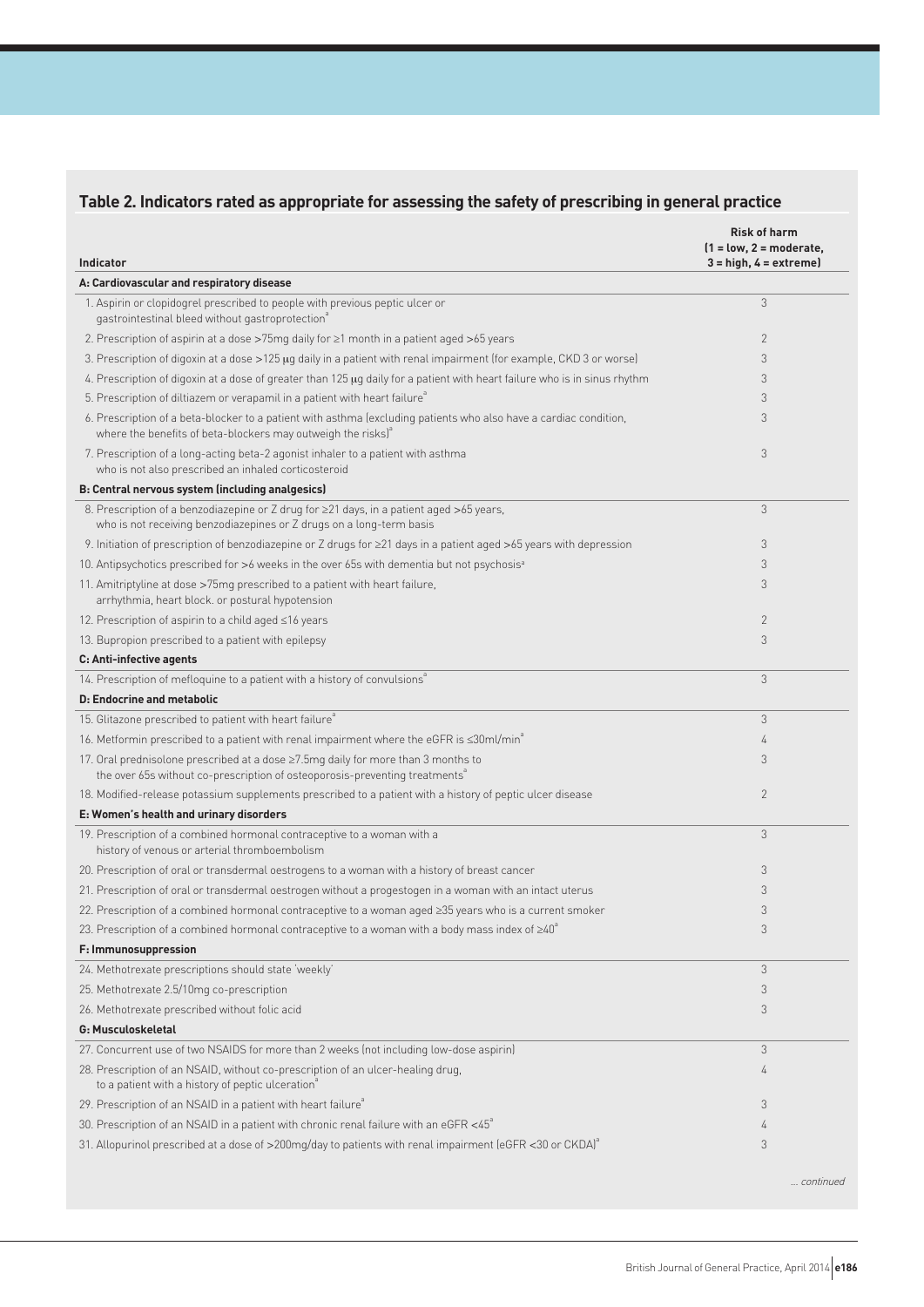# **Table 2 continued. Indicators rated as appropriate for assessing the safety of prescribing in general practice**

|                                                                                                                                                                                                                           | <b>Risk of harm</b><br>$1 = low, 2 = moderate,$ |
|---------------------------------------------------------------------------------------------------------------------------------------------------------------------------------------------------------------------------|-------------------------------------------------|
| Indicator                                                                                                                                                                                                                 | $3 = high, 4 = extreme$                         |
| H: Hazardous co-prescriptions and allergy                                                                                                                                                                                 |                                                 |
| 32. Prescription of warfarin and aspirin in combination (without co-prescription of gastroprotection) <sup>ª</sup>                                                                                                        | 3                                               |
| 33. Concurrent use of warfarin and any antibiotic without monitoring the INR within 5 days <sup>a,b</sup>                                                                                                                 | 4                                               |
| 34. Prescription of warfarin in combination with an oral NSAID                                                                                                                                                            | 3                                               |
| 35. Prescription of a phosphodiesterase type-5 inhibitor, for example sildenafil, to a patient who is also receiving a<br>nitrate or nicorandila,c                                                                        | 3                                               |
| 36. Co-prescription of lithium with thiazide diuretic                                                                                                                                                                     | 3                                               |
| 37. Prescription of a potassium salt or potassium-sparing diuretic (excluding aldosterone antagonists) to<br>a patient who is also receiving an ACE inhibitor or angiotensin II receptor antagonist <sup>a</sup>          | 3                                               |
| 38. Prescription of verapamil to a patient who is also receiving a beta-blocker                                                                                                                                           | 3                                               |
| 39. Co-prescription of itraconazole with simvastatin, or with atorvastatin at a dose ≥80mg <sup>a,c</sup>                                                                                                                 | 3                                               |
| 40. Co-prescription of trimethoprim with methotrexate for >7 days <sup>8</sup>                                                                                                                                            | 3                                               |
| 41. Prescription of clarithromycin or erythromycin to a patient who is also receiving simvastatin, with<br>no evidence that the patient has been advised to stop the simvastatin while taking the antibiotic <sup>a</sup> | 3                                               |
| 42. Prescription of a penicillin-containing preparation to a patient with a history of allergy to penicillin                                                                                                              | 4                                               |
| I: Laboratory test monitoring                                                                                                                                                                                             |                                                 |
| 43. Patients aged >75 years on loop diuretics who have not had a U+E in the previous 15 months <sup>8</sup>                                                                                                               | 3                                               |
| 44. Prescription of amiodarone without a record of liver function being measured in the previous 9 months                                                                                                                 | 3                                               |
| 45. Prescription of amiodarone without a record of thyroid function being measured within the previous 9 months                                                                                                           | 3                                               |
| 46. Prescription of an ACE inhibitor or angiotensin II receptor antagonist without a record of renal<br>function and electrolytes being measured prior to starting therapy                                                | 3                                               |
| 47. Patients on an ACE inhibitor or angiotensin II receptor antagonist who have not had a U+E in the previous 15 months <sup>a</sup>                                                                                      | 3                                               |
| 48. Prescription of warfarin to a patient without a record of INR having been measured within the<br>previous 12 weeks (excluding patients who self-monitor)                                                              | 4                                               |
| 49. Prescription of a statin without an ALT taken prior to starting treatment                                                                                                                                             | 3                                               |
| 50. Prescription of a statin without an ALT taken prior to starting treatment and within 3 months of starting treatment                                                                                                   | 3                                               |
| 51. Prescription of lithium without a record of a lithium level being measured within the previous 6 months <sup>ª</sup>                                                                                                  | 3                                               |
| 52. Metformin without yearly serum creatinine                                                                                                                                                                             | 3                                               |
| 53. Use of a hypothyroid agent without monitoring relevant thyroid function tests within 2-4 months of initiation<br>or dosage change and at least every 15 months thereafter                                             | 3                                               |
| 54. Prescription of methotrexate without a record of a full blood count within the previous 3 months                                                                                                                      | 3                                               |
| 55. Prescription of methotrexate without a record of liver function having been measured within the previous 3 months                                                                                                     | 3                                               |
| 56. Allopurinol without baseline urea, electrolytes, creatinine and eGFR                                                                                                                                                  | $\overline{2}$                                  |

<sup>a</sup>For 23 items (19 high risk and 4 extreme risk) 80% or more of the responders rated the indicator as high or extreme risk. <sup>b</sup>Consensus reached for assessing the safety of prescribing of practices, but not individual GPs. Consensus reached for assessing the safety of prescribing of individual GPs, but not practices. ACE inhibitor = angiotensinconverting enzyme inhibitor. ALT = alanine transferase. CKD = chronic kidney disease. eGFR = estimated glomerular filtration rate. INR = International Normalised Ratio. NSAID = non-steroidal anti-inflammatory drug. U+E = urea and electrolytes.

> previously presented in the 2009 RAND Appropriateness Method exercise were still given ratings high enough for inclusion. Three indicators from the earlier set were not included because they received ratings of 6–7. The degree of risk of harm to patients associated with each indicator was assessed and this is potentially helpful in terms of identifying which indicators may be most important to focus on when trying

to identify patients at greatest risk within a general practice. However, a limitation is that the views of the GP panel members were sought just once in relation to this aspect of the study.

#### **Comparison with existing literature**

New indicators found in the systematic review process were added to an existing set of 34 indicators previously published by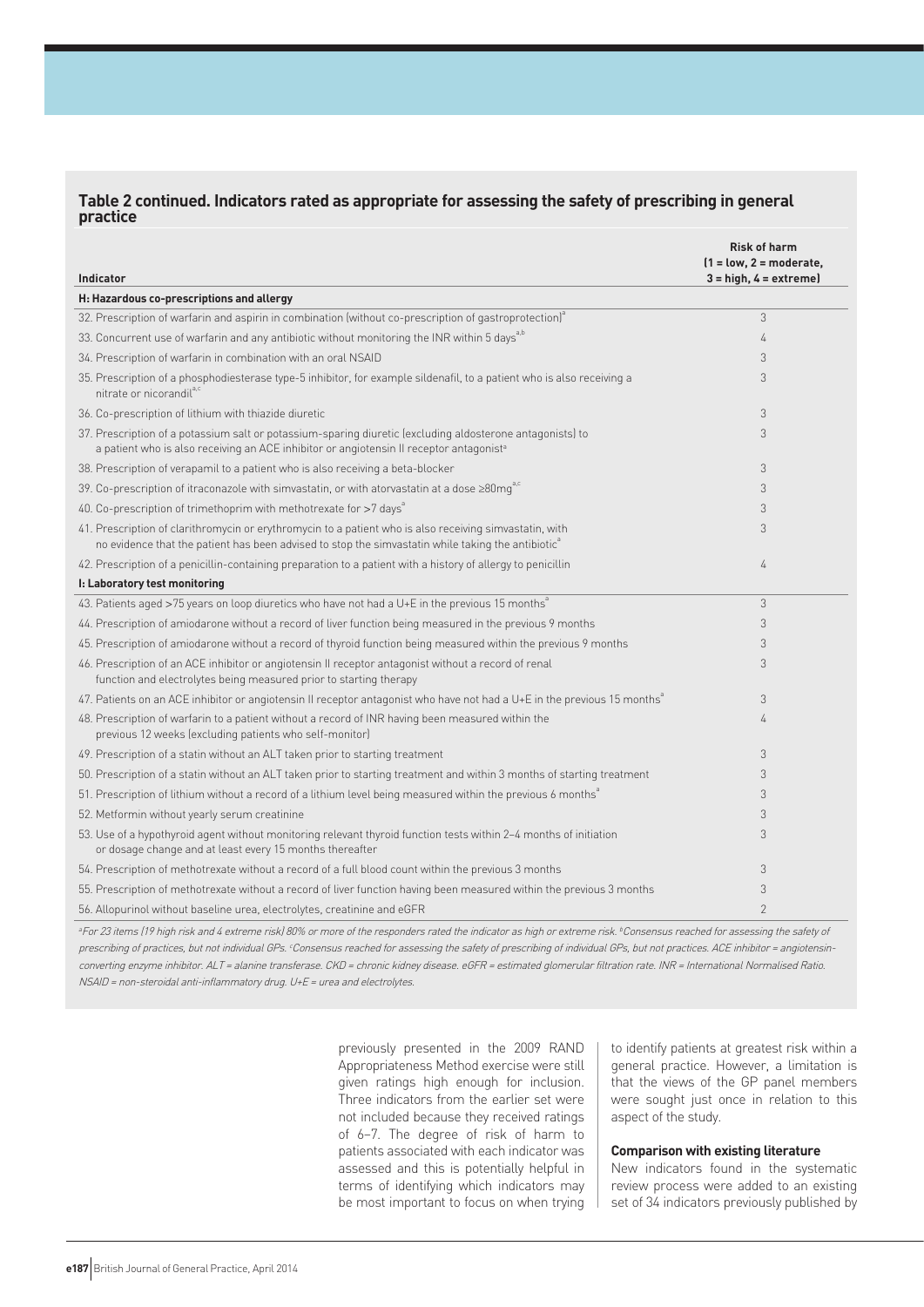the authors, $15$  to update the set. Owing to constant updates in the field of prescribing indicators, a large set of indicators have been published by a team in Scotland since the authors' systematic review was undertaken and these will be considered in future work. $30$  In contrast to a 2013 study $29$ of secondary care prescribing indicators (in which 80 out of 109 indicators (73%) were considered high or extreme risk) a smaller proportion were considered high or extreme risk (23 out of 56 or 41%) in this study. This is likely to be due to differences in the indicators and differences in risk of harm between primary and secondary care.

#### **Implications for research and practice**

The results from this study have implications for future research and practice. The authors plan to test the acceptability, feasibility, reliability, and validity of the prescribing indicators in a sample of English general practices. This will aim to determine whether there are any problems with implementing the indicators in general practices and will enable the description of variations in the safety of prescribing between practices. An intervention study will also be conducted to determine whether these indicators, as part of a larger patient safety toolkit, can be used to improve patient safety. The indicators might equally well be used for practice learning, revalidation or audit purposes (see article series in *Prescriber*<sup>31-36</sup> for examples of how this can be accomplished).

Work will also be conducted to determine whether each indicator can be translated into a computer query capable of assessing the prescribing safety of individual GPs. The use of these queries is being tested on GP computer systems to examine whether the use of computerised prescribingsafety indicators improves prescribing performance. The challenge for future work would be to prove that this does improve patient outcomes. This goal has already been achieved in the PINCER trial<sup>16</sup> for several of the indicators.

#### **Funding**

National Institute for Health Research School for Primary Care Research, Project Number 113.

#### **Provenance**

Freely submitted; externally peer reviewed.

# **Competing interests**

The authors have declared no competing interests.

#### **Acknowledgements**

We wish to thank the following GPs who participated in rating the indicators: Olesya Atkinson, William Beebe, Beth Coward, Maureen Crawford, Martin Duerdens, Simon Hurding, Adam Liew, Rosalind Mills, Julie Osborne, Lindsay Pope, Beth Rimmer, Mohammed Sharif, Bijoy Sinha, and Arnold Zermansky.

#### **Discuss this article**

Contribute and read comments about this article: www.bjgp.org/letters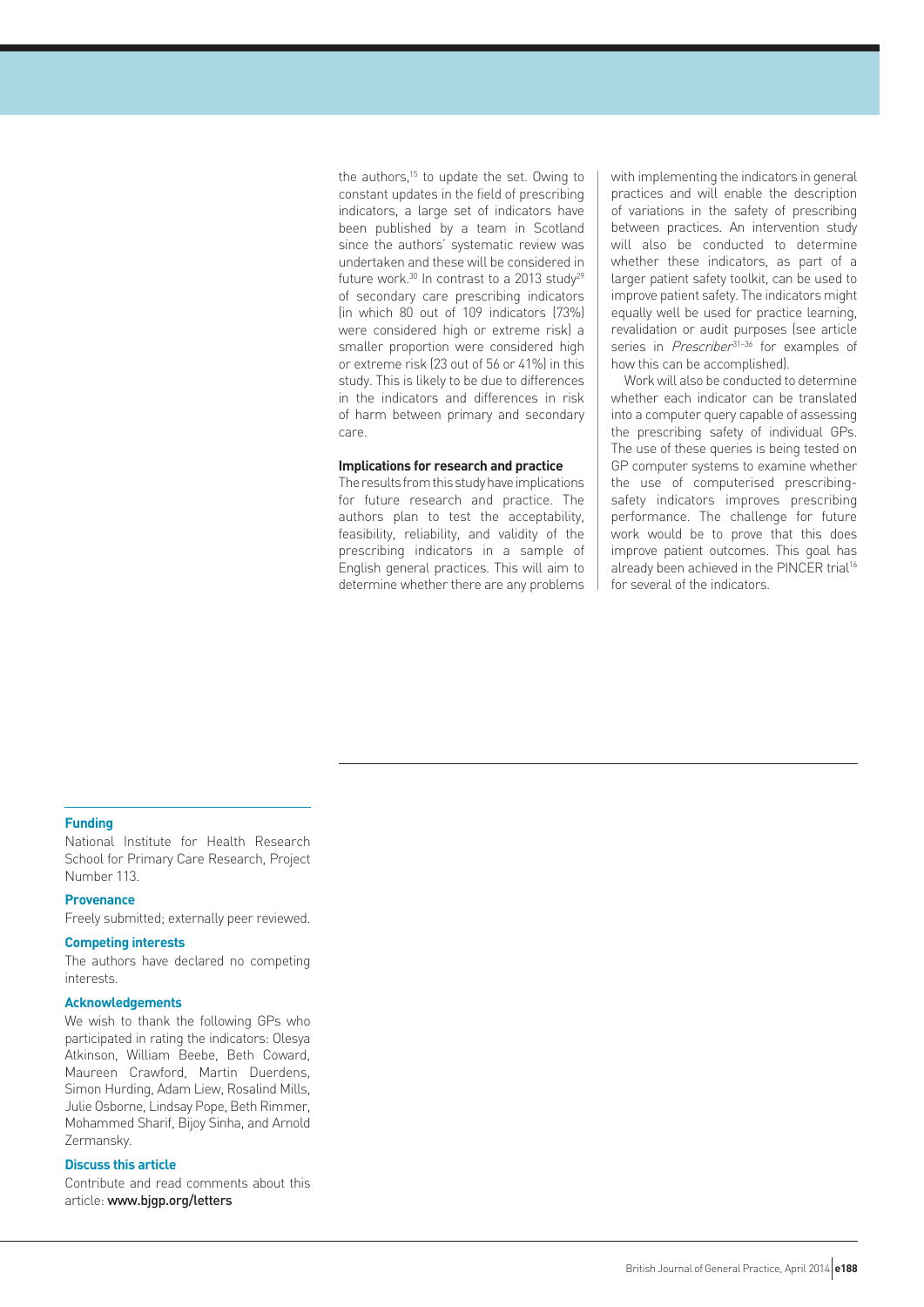# **REFERENCES**

- 1. Health and Social Care Information Centre. Prescriptions dispensed in the community, statistics for England: 2001 to 2011. 2012. http://www.hscic.gov.uk/ catalogue/PUB06941 (accessed 22 Jan 2014).
- 2. Howard R, Avery A, Bissell P. Causes of preventable drug-related hospital admissions: a qualitative study. Qual Saf Health Care 2008; **17(2):** 109–116.
- 3. Fick DM, Cooper JW, Wade WE, et al. Updating the Beers criteria for potentially inappropriate medication use in older adults: results of a US consensus panel of experts. Arch Intern Med 2003; **163(22):** 2716–2724.
- 4. Wenger NS, Shekelle PG. Assessing care of vulnerable elders: ACOVE project overview. Ann Intern Med 2001; **135(8 Pt 2):** 642–646.
- 5. Gallagher P, Ryan C, Byrne S, et al. STOPP (Screening Tool of Older Person's Prescriptions) and START (Screening Tool to Alert doctors to Right Treatment). Consensus validation. Int J Clin Pharmacol Ther 2008; **46(2):** 72–83.
- 6. Wessell AM, Litvin C, Jenkins RG, et al. Medication prescribing and monitoring errors in primary care: a report from the Practice Partner Research Network. Qual Saf Health Care 2010; **19(5):** e21.
- 7. Rognstad S, Brekke M, Fetveit A, et al. The Norwegian General Practice (NORGEP) criteria for assessing potentially inappropriate prescriptions to elderly patients. A modified Delphi study. Scand J Prim Health Care 2009; **27(3):** 153–159.
- 8. Basger BJ, Chen TF, Moles RJ. Inappropriate medication use and prescribing indicators in elderly Australians: development of a prescribing indicators tool. Drugs Aging 2008; **25(9):** 777–793.
- 9. Raebel MA, Chester EE, Newsom EE, et al. Randomized trial to improve laboratory safety monitoring of ongoing drug therapy in ambulatory patients. Pharmacotherapy 2006; **26(5):** 619–626.
- 10. Zhan C, Correa-de-Araujo R, Bierman AS, et al. Suboptimal prescribing in elderly outpatients: potentially harmful drug-drug and drug-disease combinations. J Am Geriatr Soc 2005; **53(2):** 262–267.
- McLeod PJ, Huang AR, Tamblyn RM, Gayton DC. Defining inappropriate practices in prescribing for elderly people: a national consensus panel. CMAJ 1997; **156(3):** 385–391.
- 12. Avery AJ, Heron T, Lloyd D, et al. Investigating relationships between a range of potential indicators of general practice prescribing: an observational study. J Clin Pharm Ther 1998; **23(6):** 441–450.
- 13. Campbell SM, Cantrill JA, Roberts D. Prescribing indicators for UK general practice: Delphi consultation study. BMJ 2000; **321:** 425–428.
- 14. Morris CJ, Rodgers S, Hammersley VS, et al. Indicators for preventable drug related morbidity: application in primary care. Qual Saf Health Care 2004; **13(3):** 181–185.
- 15. Avery AJ, Dex GM, Mulvaney C, et al. Development of prescribing-safety indicators for GPs using the RAND Appropriateness Method. Br J Gen Pract 2011; DOI: 10.3399/bjgp11X588501.
- Avery AJ, Rodgers S, Cantrill JA, et al. A pharmacist-led information technology intervention for medication errors (PINCER): a multicentre, cluster randomised, controlled trial and cost-effectiveness analysis. Lancet 2012; **379:** 1310–1319.
- 17. Guthrie B, McCowan C, Davey P, et al. High risk prescribing in primary care patients particularly vulnerable to adverse drug events: cross sectional population database analysis in Scottish general practice. BMJ 2011; **342:** d3514.
- 18. Williams D, Bennett K, Feely J. The application of prescribing indicators to a primary care prescription database in Ireland. Eur J Clin Pharmacol 2005; **61(2):** 127–133.
- 19. Bregnhøj L, Thirstrup S, Kristensen MB, Sonne J. Reliability of a modified medication appropriateness index in primary care. Eur J Clin Pharmacol 2005; **61(10):** 769–773.
- 20. Hammersley VS, Morris CJ, Rodgers S, et al. Applying preventable drugrelated morbidity indicators to the electronic patient record in UK primary care: methodological development. J Clin Pharm Ther 2006; **31(3):** 223–229.
- 21. Higgins JPT, Green S (Eds). Cochrane handbook for systematic reviews of interventions. Version 5.1.0. The Cochrane Collaboration, 2011. http://www. cochrane-handbook.org/ (accessed 22 Jan 2014).
- 22. Joint Formulary Committee. British national formulary. 63rd ed. London: BMJ Group and RPS Publishing, 2012.
- 23. Baxter K, ed. Stockley's drug interactions. 9th edn. London: Royal Pharmaceutical Society of Great Britain; Pharmaceutical Press, 2010.
- 24. Sweetman SC, ed. Martindale: the complete drug reference. 37th edn. London: Pharmaceutical Press, 2011.
- 25. RAND Health. RAND/UCLA appropriateness method. Santa Monica, CA: RAND, 2001. http://www.rand.org/health/surveys\_tools/appropriateness.html (accessed 22 Jan 2014).
- 26. NHS Institute for Innovation and Improvement. The good indicators guide: understanding how to use and choose indicators. Coventry: NHS Institute for Innovation and Improvement, 2008.
- 27. Shekelle PG. Appropriateness criteria: a useful tool for the cardiologist. Heart 2009; **95(7):** 517–520.
- 28. Campbell SM, Braspenning J, Hutchinson A, Marshall M, Research methods used in developing and applying quality indicators in primary care. Qual Saf Health Care 2002; **11(4):** 358–364.
- 29. Thomas SK, McDowell SE, Hodson J, et al. Developing consensus on hospital prescribing indicators of potential harms amenable to decision support. Br J Clin Pharmacol 2013; **76(5):** 797–809.
- 30. Dreischulte T, Grant AM, McCowan C, et al. Quality and safety of medication use in primary care: consensus validation of a new set of explicit medication assessment criteria and prioritisation of topics for improvement. BMC Clin Pharmacol 2012; **12:** 5.
- Spencer R, Serumaga B. Prescribing long-acting beta2-agonist inhalers in asthma. Prescriber 2011; **22(15–16):** 26–28. DOI: 10.1002/psb.784.
- 32. Spencer R, Serumaga B. Concurrent macrolide and statin: a common interaction. Prescriber 2011; **22(17):** 49–50. DOI: 10.1002/psb.796.
- 33. Spencer R, Serumaga B. Prescribing antiemetics for patients with Parkinson's. Prescriber 2011; **22(18):** 48–49. DOI: 10.1002/psb.804.
- 34. Spencer R, Serumaga B. Co-prescription of a nitrate or nicorandil with a PDE-5 inhibitor. Prescriber 2011; **22(19):** 71–72. DOI: 10.1002/psb.816.
- 35. Spencer R, Serumaga B. Digoxin doses over 125μg daily in vulnerable patient groups. Prescriber 2011; **22(22):** 34–35. DOI: 10.1002/psb.841.
- 36. Spencer R, Serumaga B. Beta-blockers in patients with asthma and COPD. Prescriber 2012; **23(4):** 14–16. DOI: 10.1002/psb.866.